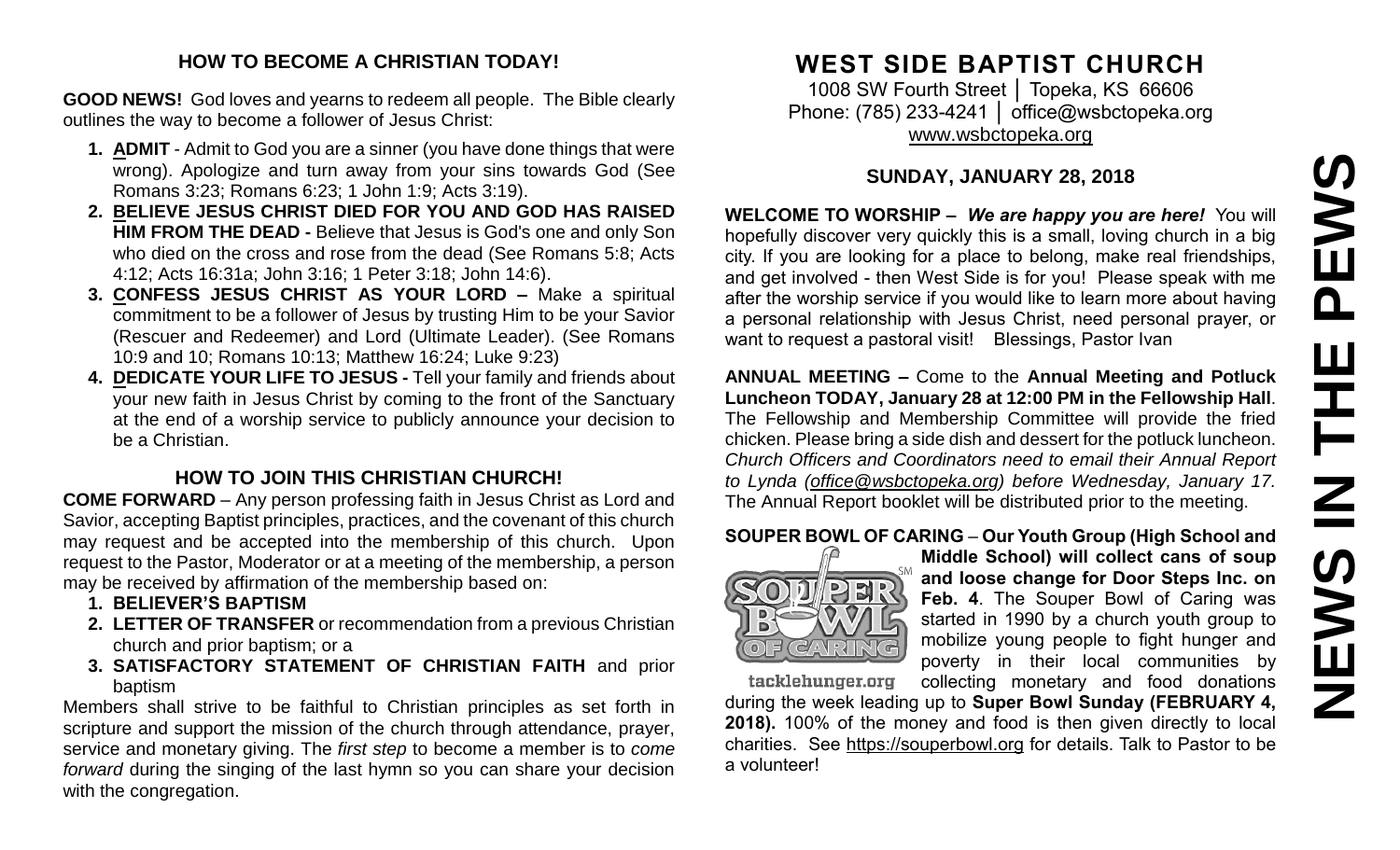**BREAKFAST ON SUNDAYS** – Sign-up if you plan to attend the free breakfasts on Sunday mornings in the Fellowship Hall starting at 8:30 am. All ages are welcome to eat for free.





**BIBLE STUDY –** Come for the free one-hour small group study of the biblical book **"EZEKIEL" on Wednesdays at 10:30 am in Holmer Hall**. The Bible study is taught start-tofinish ("lectio continua"), no previous experience necessary. Bible studies are free and open to the public.

**CONTEMPORARY WORSHIP SERVICE – Come to the Contemporary Worship Service tonight at 4:00 pm.** The Worship Team will lead us in singing contemporary Christian worship songs, and Pastor will share a Bible lesson from the *morning Epistle reading*. Come in comfortable, casual clothes.

#### **FINANCIAL PEACE UNIVERSITY –** Take Control of Your Money. Get out of



debt. Plan for retirement. Financial Peace University is a nine week, easy-to-follow program to help you learn how to get out of debt, create a budget, make wise spending

decisions, save for the future, and so much more! Join **Financial Peace University on Mondays at 6:30 pm in Holmer Hall. Register in the Church Office or on-line at https://www.daveramsey.com.** See Pastor for details

**FRUIT & VEGETABLE FOOD PANTRY –** Free bread, fruits, and vegetables on **Wednesdays from 4:00 pm to 6:00 pm** or while supplies last at West Side Baptist Church, 1008 SW 4th St., Topeka. **Program eligibility:**  Households in Topeka area (zip code 66601-66619). **ID required:** a piece of US Mail with client's name and current address for identification. One household per address. Client must be present. All food is available no cost.

**INTERNATIONAL MINISTRIES BOARD OF DIRECTORS** – Pastor was elected to serve on our denomination's Board of Directors overseeing the work of our global missionaries and partnerships. He will be attending a meeting in Philadelphia on Monday, February 12 thru Thursday, February 15.

## **WEEKLY CALENDAR**

#### **SUNDAY, JANUARY 28**

| $8:30$ am         | Breakfast (FH)                             |
|-------------------|--------------------------------------------|
| $9:15$ am         | <b>Sunday School</b>                       |
| $10:30$ am        | Worship Service (S)                        |
| 12:00 pm          | <b>Annual Meeting and Potluck Luncheon</b> |
| $4:00 \text{ pm}$ | Contemporary Worship Service (S)           |

#### **MONDAY, JANUARY 29**

|                   | $9:00 - 11:00$ am Baby Closet Ministry          |
|-------------------|-------------------------------------------------|
|                   | $6:00 - 9:00$ pm Capital City Men's Chorus (FH) |
| $6:00 \text{ pm}$ | Daughters of the Am. Revolution (DAR) (HH)      |
|                   | $6:30 - 8:00$ pm Financial Peace University ()  |

#### **TUESDAY, JANUARY 30**

9:00 am Music Committee (HH)

#### **WEDNESDAY, JANUARY 31**

| $10:30$ am       | Bible Study (HH)                    |
|------------------|-------------------------------------|
| $4:00 - 6:00$ pm | Fruit & Vegetable Food Pantry (FH)  |
| $4:30 - 7:00$ pm | <b>Baby Closet Ministry</b>         |
| $4:30$ pm        | Open Gym Time                       |
| 5:30 pm          | Supper (FH)                         |
| 6:00 pm          | WWW Kids Bible Club and Adult Study |
| 7:00 pm          | Choir Rehearsal (S)                 |

#### **THURSDAY, FEBUARY 1**

1:00 – 3:00 pm Baby Closet

#### **FRIDAY, FEBRUARY 2**

10 AM – 8 PM Pastor @ Regional Board Mtg (Cross Wind)

#### **SATURDAY, FEBRUARY 3**

| $10$ AM $-$ 3 PM  | Pastor @ Regional Board Mtg (Cross Wind) |
|-------------------|------------------------------------------|
| $1:00 \text{ pm}$ | Worship Team Rehearsal (S)               |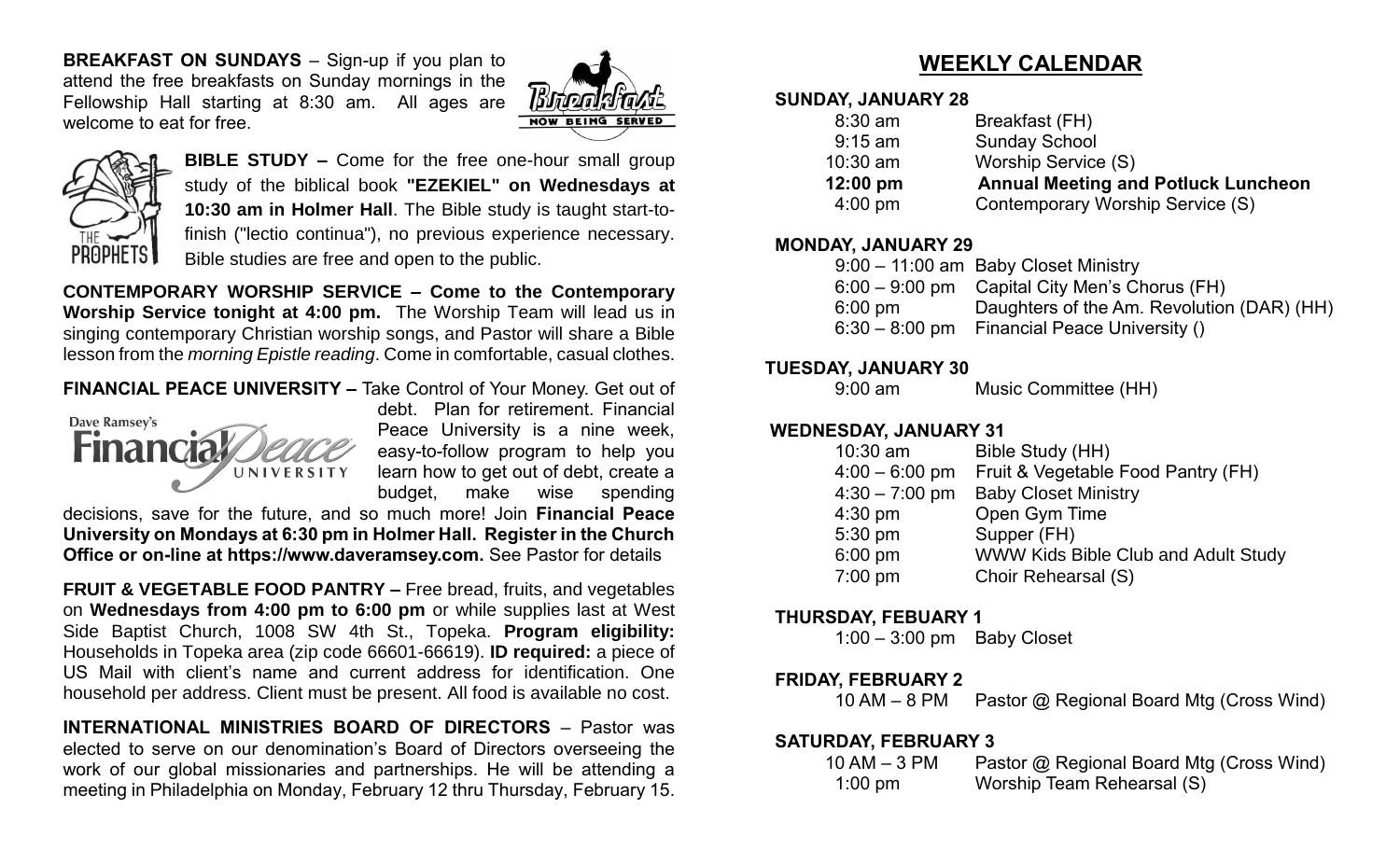## **IN OUR THOUGHTS AND PRAYERS**

Joe Abby – Healing for health concerns; doing better (Pat Abby's husband) Mark Arnold – Healing for health concerns – bone marrow transplant Mark Calloway – Healing for health concerns Harry and Pat Carpenter – Healing for health concerns Esther Carrier – Healing for health concerns – thyroid treatment Hilda Lundgren – Healing for health concerns – wound care Nancy May – Healing for health concerns Marie Merrifield – Healing for health concerns Rogene Moody – Healing for health concerns – wound care Don Morris – Healing for health concerns - cancer Janet Nyfeler – Healing for health concerns – ear Ken Paslay – Healing for health concerns - Sonny Payne – Healing for health concerns (Clarence Payne's brother) Becky Poe – Healing for health concerns – knee Bob Roesler – Interim Minister at FBC of Topeka, starting Feb. 1, 2018 Jill Roesler – Healing for health concerns Keith Springer – Healing for health concerns (Marianne Spano's brother) John Swain – Healing for health concerns – back pain Lola Zab – Healing for health concerns (Marianne Spano's sister)

## **HOMEBOUND:**

- \*June Cunningham Healing for health concerns (Brewster Place)
- \*Gerald Haney Healing for health concerns
- \*Russ Hunter Healing for health concerns
- \*Mary Lou Johnson Healing for health concerns
- \*Alice Kieffer Healing for health concerns
- \*Karen Kirby Healing for health concerns
- \*Reginald Kirby Healing for health concerns
- \*Etta Landis Healing for health concerns (Legend at Capital Ridge)
- \*Madeleine Martinson Healing for health concerns (Fleming Place)
- \*Mae Martin Healing for health concerns (Plaza West Care Center)
- \*Juanita Plankinton Healing for health concerns
- \*Hazel Smith-Tindall Healing for health concerns

**MISSIONARIES VISITING** – Join us for these amazing opportunities:

- **Revs. Keith and Debbie Myers**, ABCUSA Missionaries serving in Central Mexico, will be visiting WSBC on **Sunday, March 25 at 4:00 pm**. They will share about their work with the Council of Rural Indigenous Evangelicals of Mexico. Please pray for the Myer family. You can find more information about the Myers and their ministry at: [www.internationalministries.org/author/dk-myers.](http://www.internationalministries.org/author/dk-myers)
- **Rev. Emerson and Ivy Wu,** ABCUSA Missionaries serving in China and Hong Kong, will be visiting WSBC on **Sunday, April 29 at 4:00 pm**. They will share about their work with Global Chinese Training Ministry. Please pray for the Wu family. You can find more information about the Wu family and their work in China at: [www.internationalministries.org/author/ei-wu.](http://www.internationalministries.org/author/ei-wu)

**MUSIC COMMITTEE –** The Music Committee (Choir Director, Organist, and Pastor) has its weekly meeting to select hymns, songs, and spirituals for worship services on **Tuesdays at 9:00 am in Holmer Hall.** All are welcome!

**OUTREACH COMMITTEE –** The Outreach and Evangelism Committee has its monthly meeting on the **fourth Tuesday of each month (February 27) at 6:30 pm in Holmer Hall.** See Mark Calloway, Coordinator, for information.

**SUPPER BOWL PARTY –** The Outreach and Evangelism Committee will be hosting a **Super Bowl Party on Sunday, February 4 at 5:00 pm in Holmer Hall.** Chili and chicken soup will be provided along with drinks (soda and punch). Please bring a snack item to share. Children's activities planned. See Mark Calloway for more information.

## **WORLD MISSION CONFERENCE** – Plan now to attend the **World Mission**



**Conference this next summer (Wednesday, July 4 thru Saturday, 7, 2018) at the American Baptist Assembly in Green Lake, Wisconsin sponsored by our ABCUSA International Ministries (IM)**. Registration deadline: June 1.